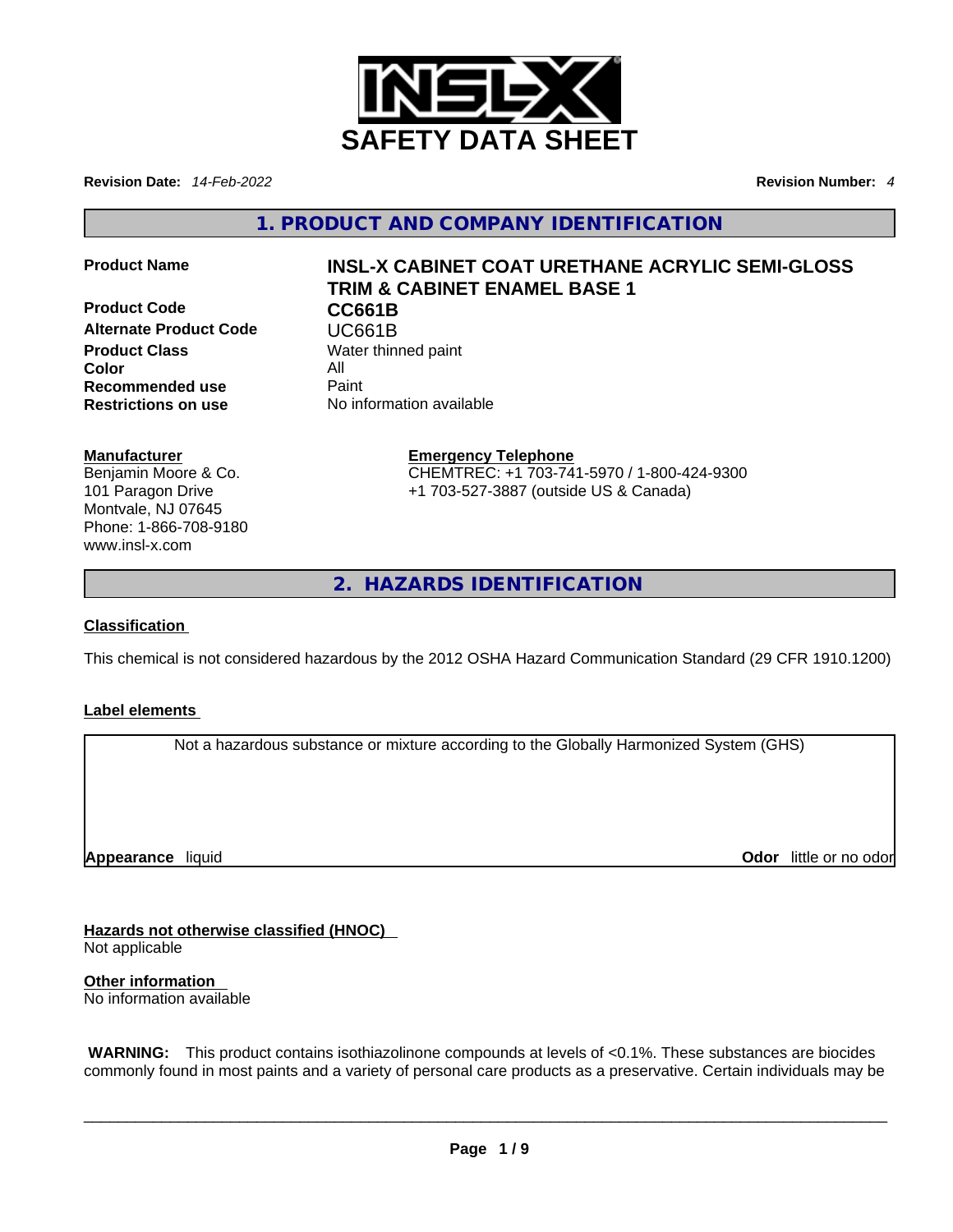sensitive or allergic to these substances, even at low levels.

# **3. COMPOSITION INFORMATION ON COMPONENTS**

| $- - -$      | NI/                                                   | $\Omega$<br>w.<br>70                                   |
|--------------|-------------------------------------------------------|--------------------------------------------------------|
| dioxide<br>ш | $\sim$ $\sim$ $\sim$ $\sim$ $\sim$ $\sim$ $\sim$<br>. | $\Omega$<br>חה<br><u>_</u><br>$ -$<br>$\sim$<br>$\sim$ |

|                                                  | 4. FIRST AID MEASURES                                                                                    |
|--------------------------------------------------|----------------------------------------------------------------------------------------------------------|
| <b>General Advice</b>                            | No hazards which require special first aid measures.                                                     |
| <b>Eye Contact</b>                               | Rinse thoroughly with plenty of water for at least 15 minutes and consult a<br>physician.                |
| <b>Skin Contact</b>                              | Wash off immediately with soap and plenty of water while removing all<br>contaminated clothes and shoes. |
| <b>Inhalation</b>                                | Move to fresh air. If symptoms persist, call a physician.                                                |
| Ingestion                                        | Clean mouth with water and afterwards drink plenty of water. Consult a physician<br>if necessary.        |
| <b>Most Important</b><br><b>Symptoms/Effects</b> | None known.                                                                                              |
| <b>Notes To Physician</b>                        | Treat symptomatically.                                                                                   |

**5. FIRE-FIGHTING MEASURES** 

| <b>Suitable Extinguishing Media</b>                                              | Use extinguishing measures that are appropriate to local<br>circumstances and the surrounding environment.                                   |
|----------------------------------------------------------------------------------|----------------------------------------------------------------------------------------------------------------------------------------------|
| Protective equipment and precautions for firefighters                            | As in any fire, wear self-contained breathing apparatus<br>pressure-demand, MSHA/NIOSH (approved or equivalent)<br>and full protective gear. |
| <b>Specific Hazards Arising From The Chemical</b>                                | Closed containers may rupture if exposed to fire or<br>extreme heat.                                                                         |
| Sensitivity to mechanical impact                                                 | No.                                                                                                                                          |
| Sensitivity to static discharge                                                  | No                                                                                                                                           |
| <b>Flash Point Data</b><br>Flash point (°F)<br>Flash Point (°C)<br><b>Method</b> | Not applicable<br>Not applicable<br>Not applicable                                                                                           |
| <b>Flammability Limits In Air</b>                                                |                                                                                                                                              |
|                                                                                  |                                                                                                                                              |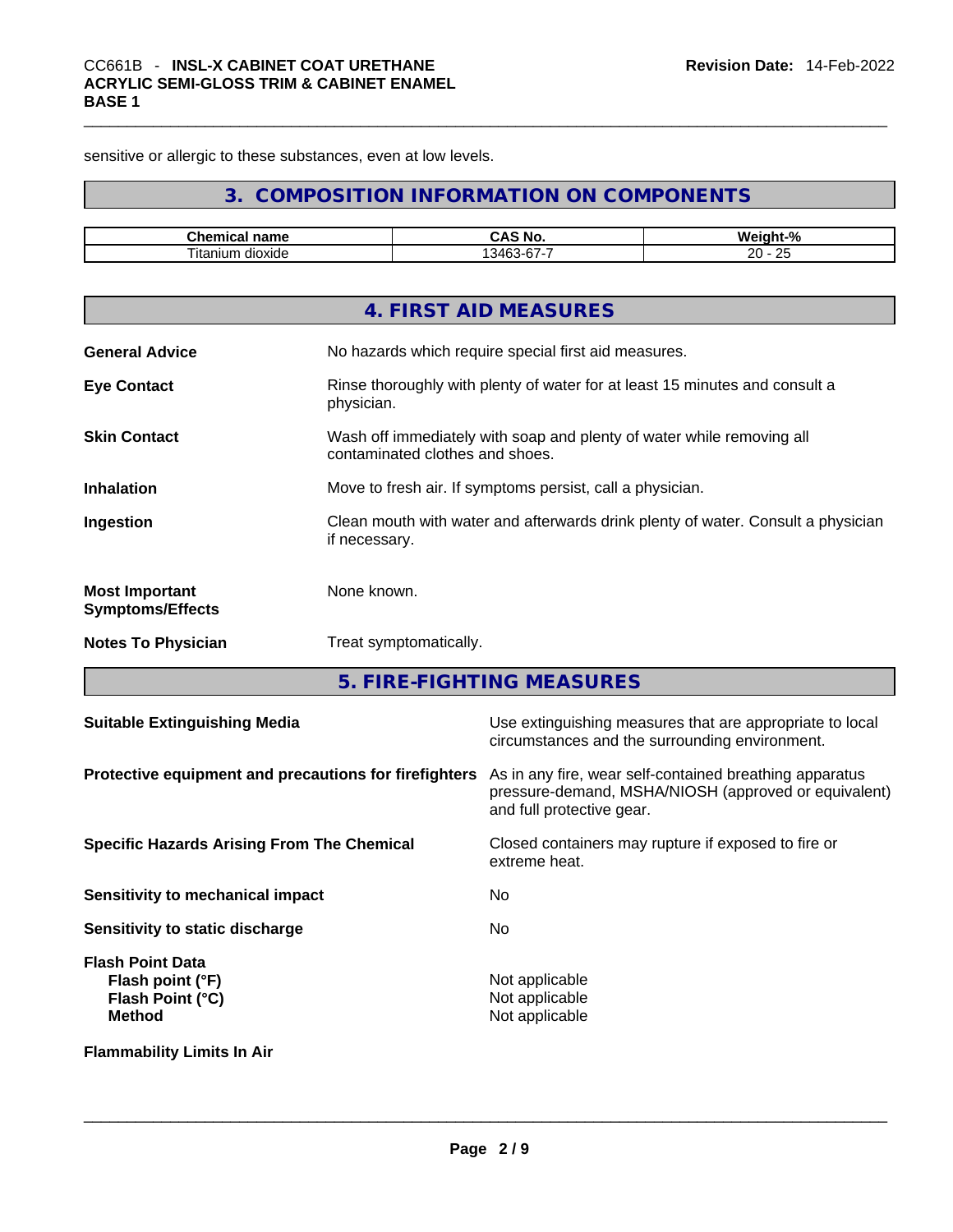# **Lower flammability limit:** Not applicable **Upper flammability limit:** Not applicable *The ratings assigned are only suggested ratings, the contractor/employer has ultimate responsibilities for NFPA ratings where this system is used. Additional information regarding the NFPA rating system is available from the National Fire Protection Agency (NFPA) at www.nfpa.org.*  **6. ACCIDENTAL RELEASE MEASURES Personal Precautions Avoid contact with skin, eyes and clothing. Ensure adequate ventilation. Other Information** Prevent further leakage or spillage if safe to do so. **Environmental precautions** See Section 12 for additional Ecological Information. **Methods for Cleaning Up** Soak up with inert absorbent material. Sweep up and shovel into suitable containers for disposal. **NFPA Health:** 1 **Flammability:** 0 **Instability:** 0 **Special:** Not Applicable **NFPA Legend** 0 - Not Hazardous 1 - Slightly 2 - Moderate 3 - High 4 - Severe

#### **7. HANDLING AND STORAGE**

| <b>Handling</b>               | Avoid contact with skin, eyes and clothing. Avoid breathing vapors, spray mists or<br>sanding dust. In case of insufficient ventilation, wear suitable respiratory<br>equipment. |
|-------------------------------|----------------------------------------------------------------------------------------------------------------------------------------------------------------------------------|
| <b>Storage</b>                | Keep container tightly closed. Keep out of the reach of children.                                                                                                                |
| <b>Incompatible Materials</b> | No information available                                                                                                                                                         |

# **8. EXPOSURE CONTROLS/PERSONAL PROTECTION**

#### **Exposure Limits**

| $R_{\rm max}$<br>nome<br>nıc<br>…ner<br>панс<br>-01 | $\sim$ $\sim$ $\sim$ $\sim$ $\sim$<br>. .<br>JGIF<br>71 I<br>. .<br> | <b>DEI</b><br>$\boldsymbol{\mathcal{L}}$<br>-- |
|-----------------------------------------------------|----------------------------------------------------------------------|------------------------------------------------|
| n dioxide                                           | TMA                                                                  | <b>TWL</b>                                     |
| ⊺ıtar                                               | ma                                                                   | mo.                                            |
| าเนท                                                | າ/mະ                                                                 | .                                              |

#### **Legend**

ACGIH - American Conference of Governmental Industrial Hygienists Exposure Limits OSHA - Occupational Safety & Health Administration Exposure Limits N/E - Not Established

**Engineering Measures** Ensure adequate ventilation, especially in confined areas.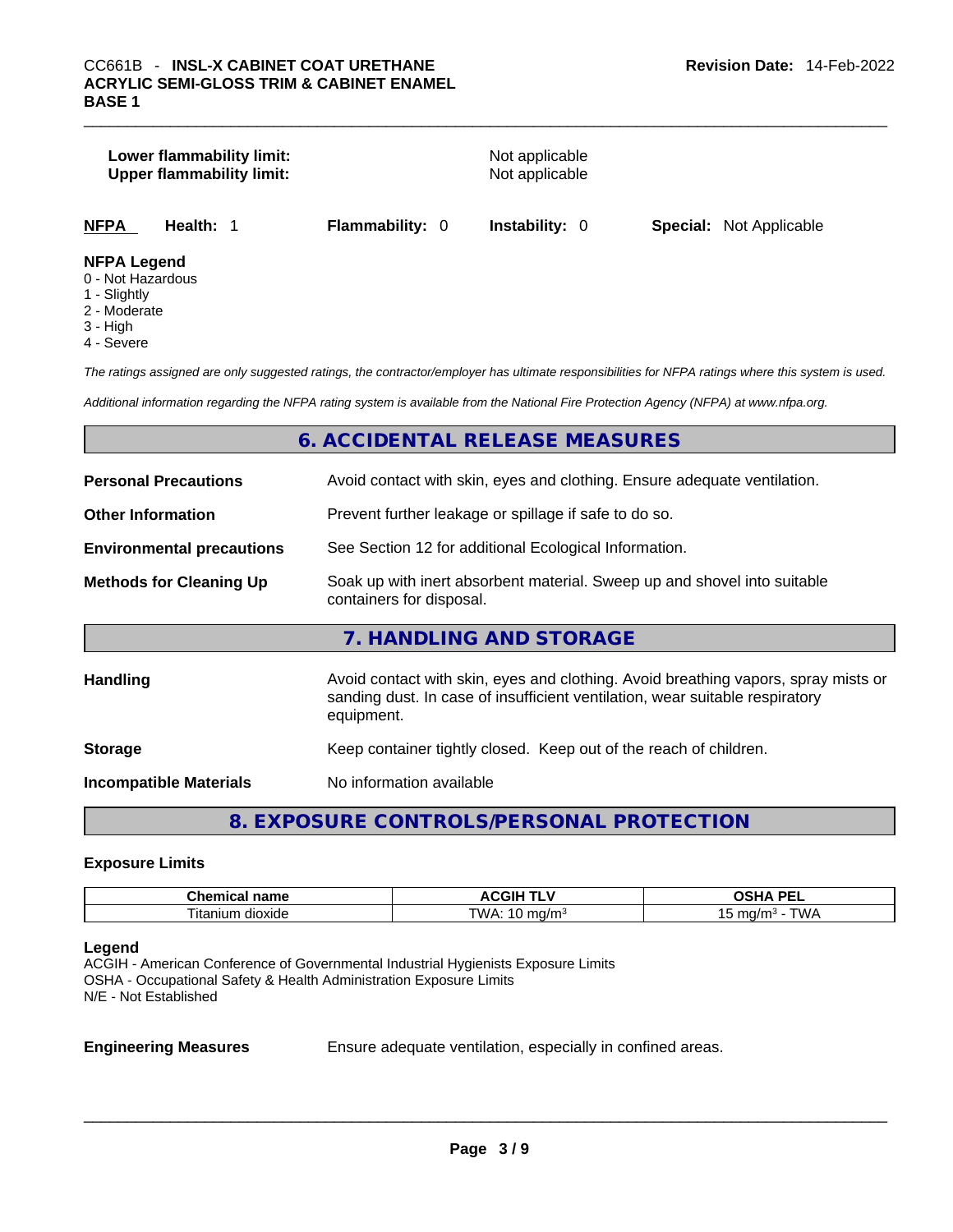| <b>Personal Protective Equipment</b> |                                                                                                                                     |
|--------------------------------------|-------------------------------------------------------------------------------------------------------------------------------------|
| <b>Eye/Face Protection</b>           | Safety glasses with side-shields.                                                                                                   |
| <b>Skin Protection</b>               | Protective gloves and impervious clothing.                                                                                          |
| <b>Respiratory Protection</b>        | In case of insufficient ventilation wear suitable respiratory equipment.                                                            |
| <b>Hygiene Measures</b>              | Avoid contact with skin, eyes and clothing. Remove and wash contaminated<br>clothing before re-use. Wash thoroughly after handling. |

### **9. PHYSICAL AND CHEMICAL PROPERTIES**

**Appearance** liquid **Odor**<br> **Odor Threshold**<br> **Odor Threshold**<br> **CODOR**<br> **CODOR**<br> **CODOR**<br> **CODOR**<br> **CODOR**<br> **CODOR**<br> **CODOR**<br> **CODOR**<br> **CODOR Density (lbs/gal)** 10.55 - 10.65 **Specific Gravity** 1.26 - 1.28 **pH bH** *pH* **Viscosity (cps) Viscosity (cps) No information available Solubility(ies)** No information available **Water solubility No information available No information available Evaporation Rate No information available No information available Vapor pressure No information available No information available Vapor density No information available No** information available **Wt. % Solids** 45 - 55 **Vol. % Solids Wt. % Volatiles** 45 - 55 **Vol. % Volatiles** 60 - 70 **VOC Regulatory Limit (g/L)** < 50 **Boiling Point (°F)** 212 **Boiling Point (°C)** 100 **Freezing point (°F)** 32 **Freezing Point (°C)** 0 **Flash point (°F)** Not applicable **Flash Point (°C)** Not applicable **Method**<br> **Plammability (solid, gas)**<br> **Plammability (solid, gas)**<br> **Not** applicable **Flammability** (solid, gas) **Upper flammability limit:**<br> **Lower flammability limit:** Not applicable Not applicable **Lower flammability limit:**<br> **Autoignition Temperature (°F)** Not applicable have not available **Autoignition Temperature (°F) Autoignition Temperature (°C)** No information available **Decomposition Temperature (°F)** No information available **Decomposition Temperature (°C)** No information available **Partition coefficient** No information available

**No information available** 

**10. STABILITY AND REACTIVITY** 

**Reactivity Not Applicable Not Applicable** 

**Chemical Stability** Stable under normal conditions.

**Conditions to avoid**<br> **Example 2018**<br> **Conditions to avoid**<br> **Example 2018**<br> **Prevent from freezing.**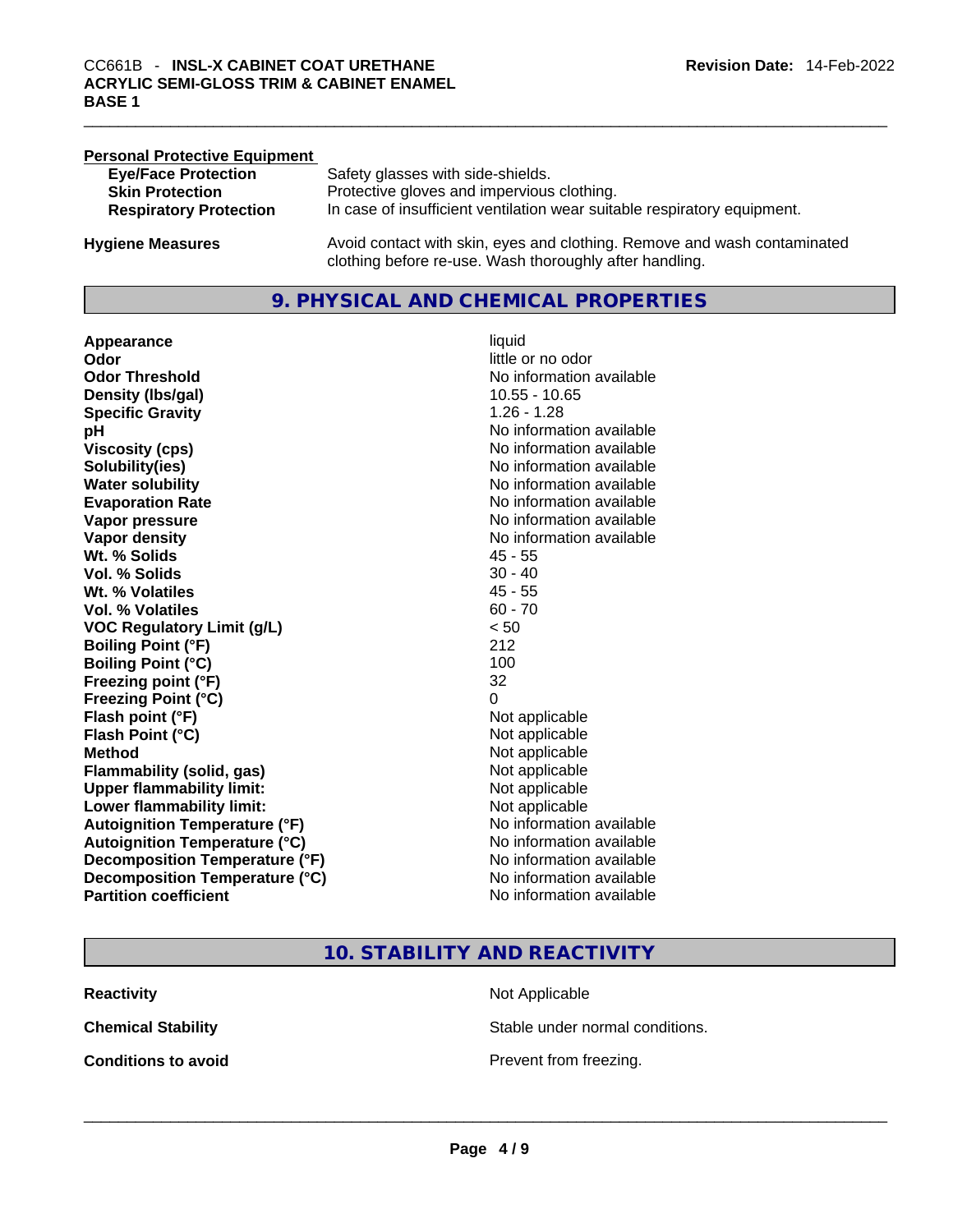| <b>Incompatible Materials</b>            | No materials to be especially mentioned.                                                                        |  |
|------------------------------------------|-----------------------------------------------------------------------------------------------------------------|--|
| <b>Hazardous Decomposition Products</b>  | None under normal use.                                                                                          |  |
| Possibility of hazardous reactions       | None under normal conditions of use.                                                                            |  |
|                                          | 11. TOXICOLOGICAL INFORMATION                                                                                   |  |
| <b>Product Information</b>               |                                                                                                                 |  |
| Information on likely routes of exposure |                                                                                                                 |  |
| <b>Principal Routes of Exposure</b>      | Eye contact, skin contact and inhalation.                                                                       |  |
| <b>Acute Toxicity</b>                    |                                                                                                                 |  |
| <b>Product Information</b>               | No information available                                                                                        |  |
|                                          | Symptoms related to the physical, chemical and toxicological characteristics                                    |  |
| <b>Symptoms</b>                          | No information available                                                                                        |  |
|                                          | Delayed and immediate effects as well as chronic effects from short and long-term exposure                      |  |
| Eye contact                              | May cause slight irritation.                                                                                    |  |
| <b>Skin contact</b>                      | Substance may cause slight skin irritation. Prolonged or repeated contact may dry<br>skin and cause irritation. |  |
| Inhalation                               | May cause irritation of respiratory tract.                                                                      |  |
| Ingestion                                | Ingestion may cause gastrointestinal irritation, nausea, vomiting and diarrhea.                                 |  |
| <b>Sensitization</b>                     | No information available                                                                                        |  |
| <b>Neurological Effects</b>              | No information available.                                                                                       |  |
| <b>Mutagenic Effects</b>                 | No information available.                                                                                       |  |
| <b>Reproductive Effects</b>              | No information available.                                                                                       |  |
| <b>Developmental Effects</b>             | No information available.                                                                                       |  |
| <b>Target organ effects</b>              | No information available.                                                                                       |  |
| <b>STOT - single exposure</b>            | No information available.                                                                                       |  |
| <b>STOT - repeated exposure</b>          | No information available.                                                                                       |  |
| Other adverse effects                    | No information available.                                                                                       |  |
| <b>Aspiration Hazard</b>                 | No information available                                                                                        |  |
| <b>Numerical measures of toxicity</b>    | The following values are calculated based on chapter 3.1 of the GHS document                                    |  |

ATEmix (oral) 42983 mg/kg<br>ATEmix (inhalation-dust/mist) 321.3 mg/L **ATEmix** (inhalation-dust/mist)

# **Component Information**

| Chemical name    | Oral LD50                                | Dermal LD50 | <b>Inhalation LC50</b> |
|------------------|------------------------------------------|-------------|------------------------|
| ⊺itanium dioxide | 0000<br>Rat<br>⊧mg/ka<br>$\cdot$ $\cdot$ |             |                        |
| 13463-67-7       |                                          |             |                        |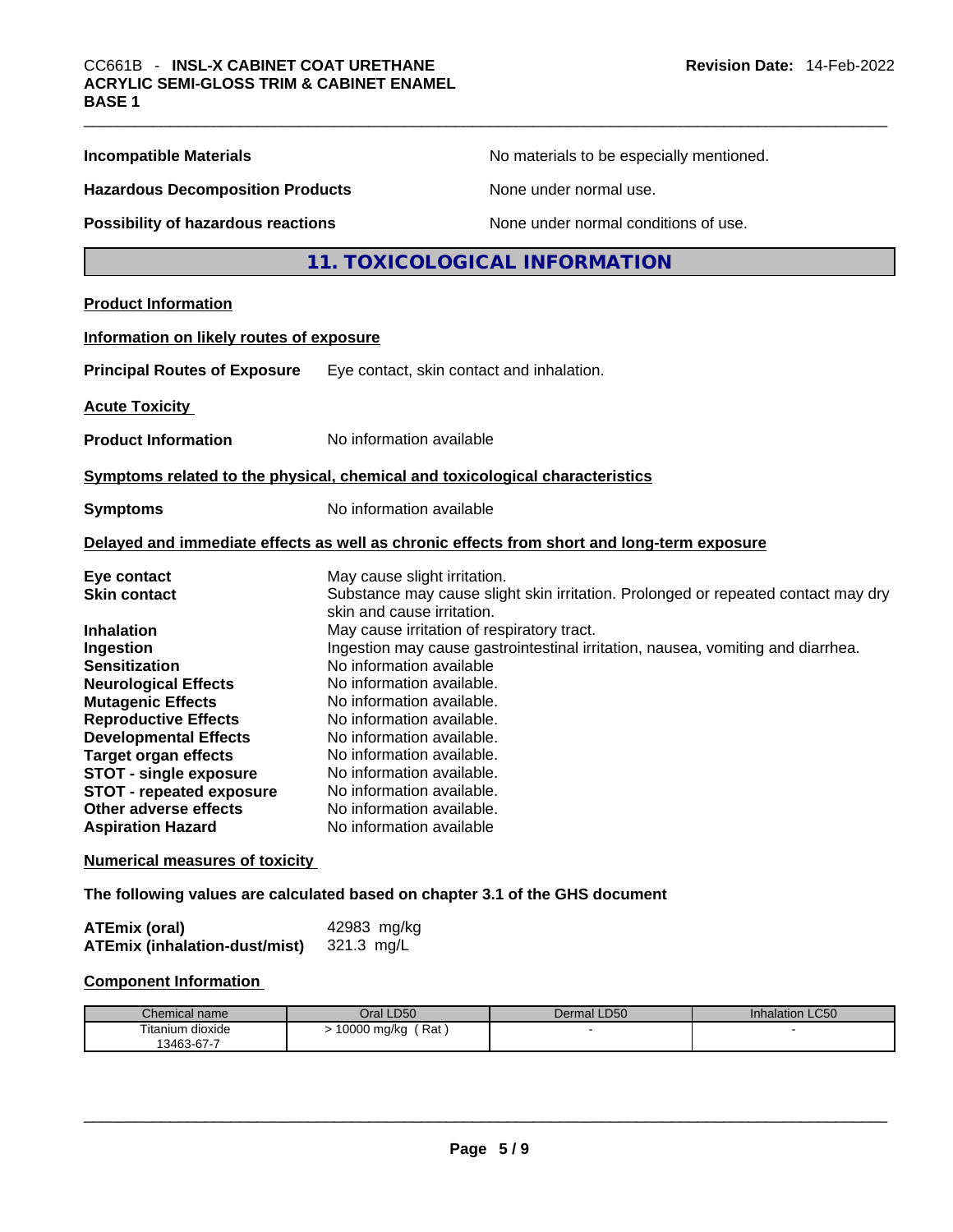#### **Chronic Toxicity**

#### **Carcinogenicity**

*The information below indicates whether each agency has listed any ingredient as a carcinogen:.* 

| <b>Chemical name</b>    | IARC                 | <b>NTP</b> | OSHA   |  |
|-------------------------|----------------------|------------|--------|--|
|                         | 2Β<br>Possible Human |            | ∟isted |  |
| ` Titanium ⊾<br>dioxide | Carcinoɑen           |            |        |  |

• Although IARC has classified titanium dioxide as possibly carcinogenic to humans (2B), their summary concludes: "No significant exposure to titanium dioxide is thought to occur during the use of products in which titanium dioxide is bound to other materials, such as paint."

#### **Legend**

IARC - International Agency for Research on Cancer NTP - National Toxicity Program OSHA - Occupational Safety & Health Administration

**12. ECOLOGICAL INFORMATION** 

### **Ecotoxicity Effects**

The environmental impact of this product has not been fully investigated.

# **Product Information**

#### **Acute Toxicity to Fish**

No information available

#### **Acute Toxicity to Aquatic Invertebrates**

No information available

#### **Acute Toxicity to Aquatic Plants**

No information available

#### **Persistence / Degradability**

No information available.

#### **Bioaccumulation**

There is no data for this product.

# **Mobility in Environmental Media**

No information available.

#### **Ozone**

No information available

#### **Component Information**

#### **Acute Toxicity to Fish**

Titanium dioxide

 $LC50:$  > 1000 mg/L (Fathead Minnow - 96 hr.)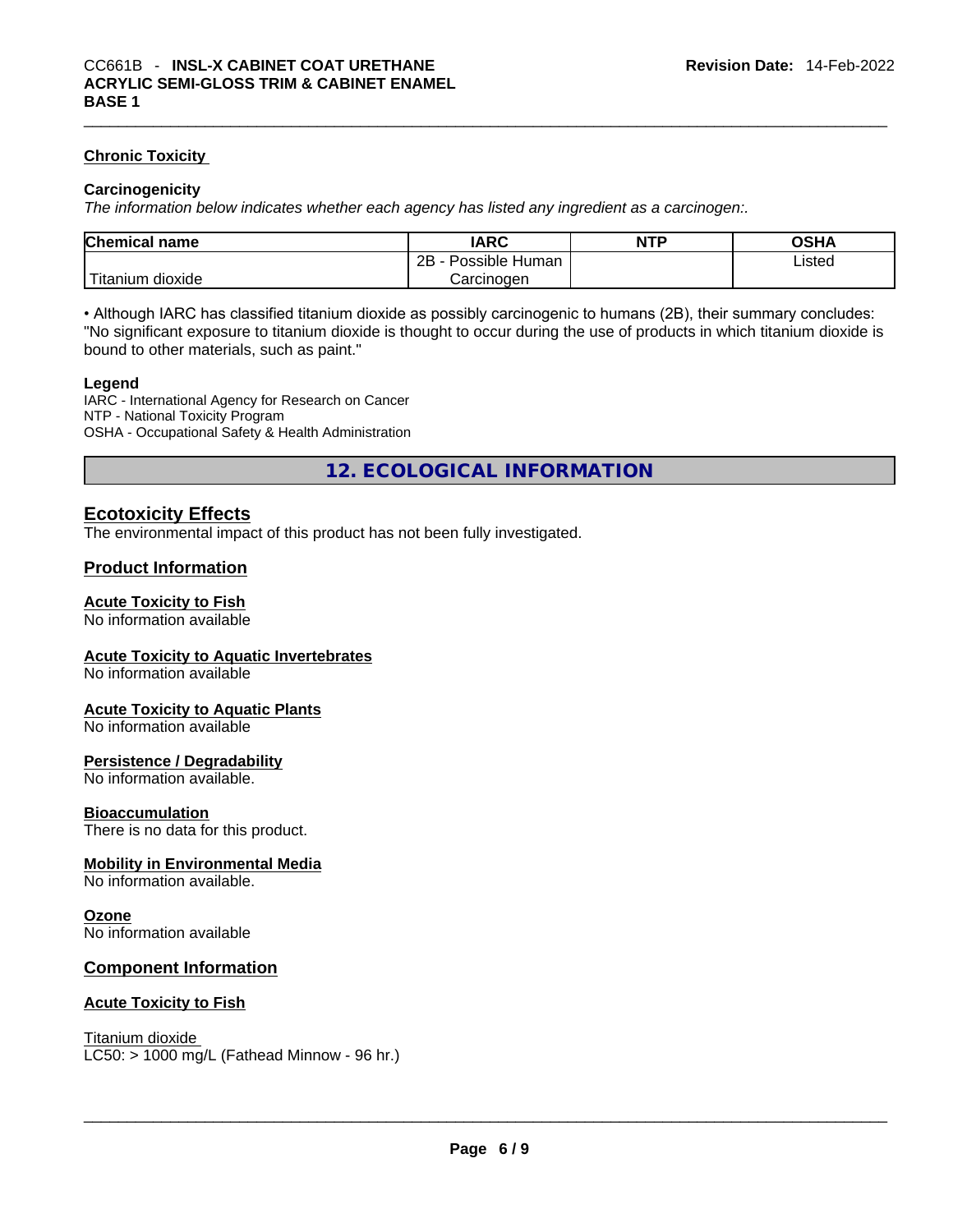# **Acute Toxicity to Aquatic Invertebrates**

No information available

#### **Acute Toxicity to Aquatic Plants**

No information available

|                              | 13. DISPOSAL CONSIDERATIONS                                                                                                                                                                                               |
|------------------------------|---------------------------------------------------------------------------------------------------------------------------------------------------------------------------------------------------------------------------|
| <b>Waste Disposal Method</b> | Dispose of in accordance with federal, state, and local regulations. Local<br>requirements may vary, consult your sanitation department or state-designated<br>environmental protection agency for more disposal options. |
|                              | 14. TRANSPORT INFORMATION                                                                                                                                                                                                 |
| <b>DOT</b>                   | Not regulated                                                                                                                                                                                                             |
| <b>ICAO / IATA</b>           | Not regulated                                                                                                                                                                                                             |
| IMDG / IMO                   | Not regulated                                                                                                                                                                                                             |
|                              | <b>15. REGULATORY INFORMATION</b>                                                                                                                                                                                         |
| International Inventories    |                                                                                                                                                                                                                           |

# **International Inventories**

| <b>TSCA: United States</b> | Yes - All components are listed or exempt. |
|----------------------------|--------------------------------------------|
| DSL: Canada                | Yes - All components are listed or exempt. |

# **Federal Regulations**

#### **SARA 311/312 hazardous categorization**

| Acute health hazard               | No  |
|-----------------------------------|-----|
| Chronic Health Hazard             | No. |
| Fire hazard                       | No  |
| Sudden release of pressure hazard | No. |
| Reactive Hazard                   | N٥  |

# **SARA 313**

Section 313 of Title III of the Superfund Amendments and Reauthorization Act of 1986 (SARA). This product contains a chemical or chemicals which are subject to the reporting requirements of the Act and Title 40 of the Code of Federal Regulations, Part 372:

*None*

#### **Clean Air Act,Section 112 Hazardous Air Pollutants (HAPs) (see 40 CFR 61)**

This product contains the following HAPs: \_\_\_\_\_\_\_\_\_\_\_\_\_\_\_\_\_\_\_\_\_\_\_\_\_\_\_\_\_\_\_\_\_\_\_\_\_\_\_\_\_\_\_\_\_\_\_\_\_\_\_\_\_\_\_\_\_\_\_\_\_\_\_\_\_\_\_\_\_\_\_\_\_\_\_\_\_\_\_\_\_\_\_\_\_\_\_\_\_\_\_\_\_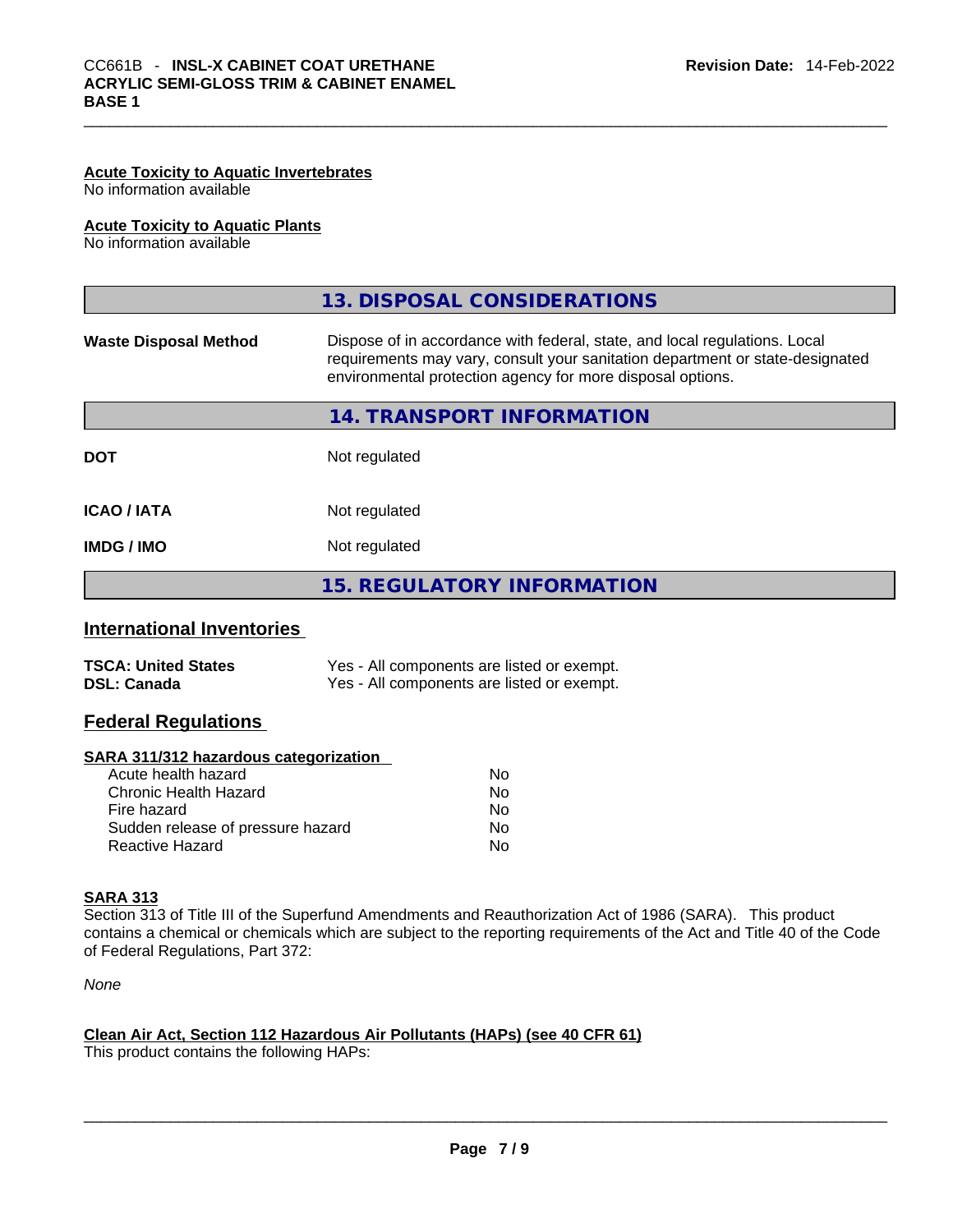*None*

# **US State Regulations**

# **California Proposition 65**

**WARNING:** This product can expose you to chemicals including Titanium dioxide, which are known to the State of California to cause cancer, and Ethylene glycol which are known to the State of California to cause birth defects or other reproductive harm. For more information go to www.P65Warnings.ca.gov

# **State Right-to-Know**

| Chemical<br>name                 | <b>sachusetts</b><br>Mas | New<br><b>Jersev</b> | Pennsvlvania |
|----------------------------------|--------------------------|----------------------|--------------|
| <br>--<br>l itanium<br>ı dioxide |                          |                      |              |
| <b></b><br>Silica amorphous      |                          |                      |              |

#### **Legend**

X - Listed

# **16. OTHER INFORMATION**

| HMIS -      | Health: 1 | <b>Flammability: 0</b> | <b>Reactivity: 0 PPE: -</b> |  |
|-------------|-----------|------------------------|-----------------------------|--|
| - -- -- - - |           |                        |                             |  |

# **HMIS Legend**

- 0 Minimal Hazard 1 - Slight Hazard
- 2 Moderate Hazard
- 3 Serious Hazard
- 4 Severe Hazard
- **Chronic Hazard**

X - Consult your supervisor or S.O.P. for "Special" handling instructions.

Note: The PPE rating has intentionally been left blank. Choose appropriate PPE that will protect employees from the hazards the material will *present under the actual normal conditions of use.* 

*Caution: HMISÒ ratings are based on a 0-4 rating scale, with 0 representing minimal hazards or risks, and 4 representing significant hazards or risks. Although HMISÒ ratings are not required on MSDSs under 29 CFR 1910.1200, the preparer, has chosen to provide them. HMISÒ ratings are to be used only in conjunction with a fully implemented HMISÒ program by workers who have received appropriate HMISÒ training. HMISÒ is a registered trade and service mark of the NPCA. HMISÒ materials may be purchased exclusively from J. J. Keller (800) 327-6868.* 

 **WARNING!** If you scrape, sand, or remove old paint, you may release lead dust. LEAD IS TOXIC. EXPOSURE TO LEAD DUST CAN CAUSE SERIOUS ILLNESS, SUCH AS BRAIN DAMAGE, ESPECIALLY IN CHILDREN. PREGNANT WOMEN SHOULD ALSO AVOID EXPOSURE. Wear a NIOSH approved respirator to control lead exposure. Clean up carefully with a HEPA vacuum and a wet mop. Before you start, find out how to protect yourself and your family by contacting the National Lead Information Hotline at 1-800-424-LEAD or log on to www.epa.gov/lead.

**Prepared By Product Stewardship Department**